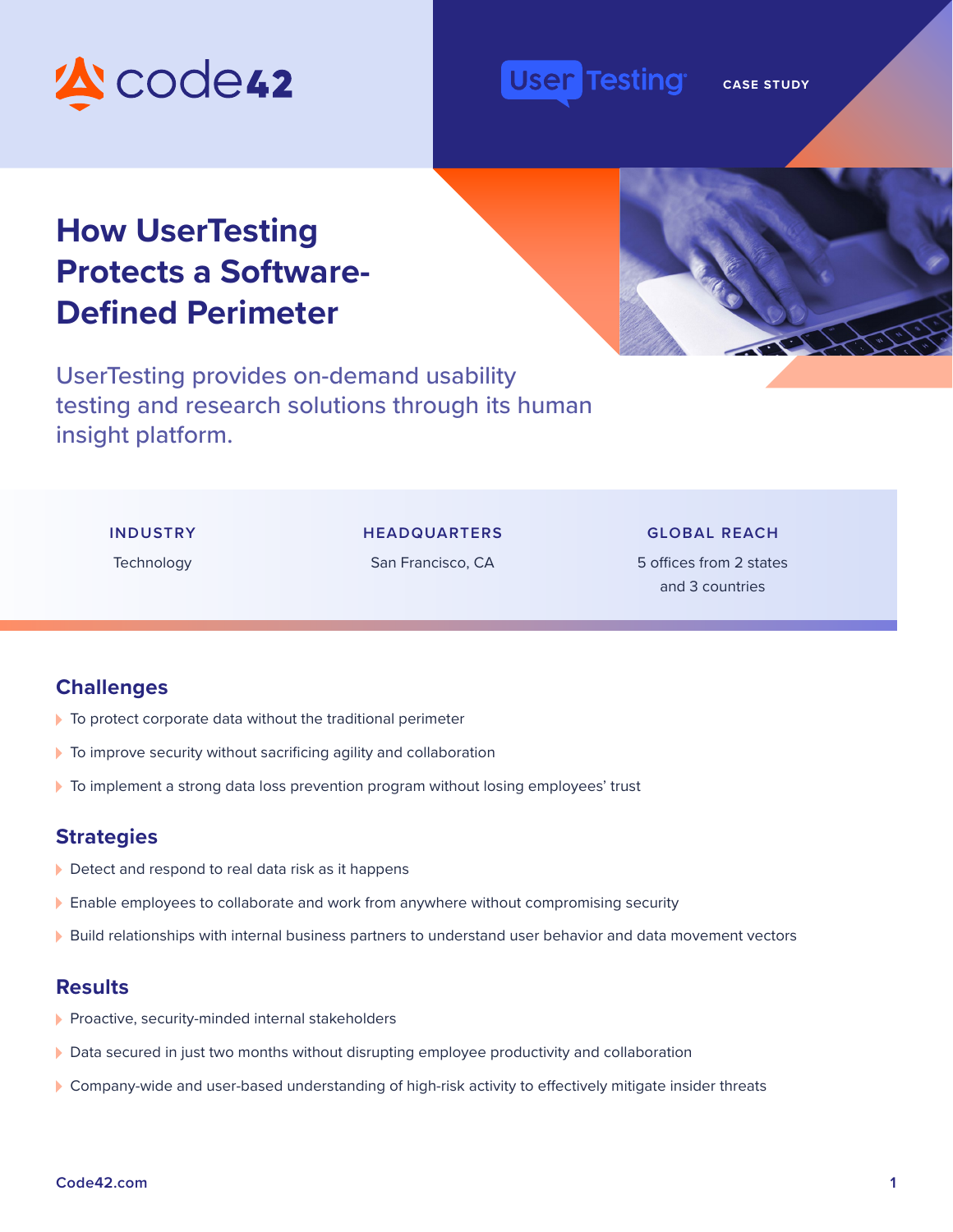"With the insight Incydr provides, we are able to quickly and easily determine what is normal behavior and what is an indicator of Insider Risk."

- Dustin Fritz, Senior Security Architect at UserTesting

# **UserTesting and the Evolving Security Landscape**

**AS A HIGH-GROWTH TECH COMPANY, USERTESTING EMPLOYEES ARE CONSTANTLY CREATING, MOVING AND COLLABORATING ON CRITICAL INTELLECTUAL PROPERTY AND CUSTOMER DATA.** 

To fuel and protect UserTesting's innovation, their security team partners with the business to ensure data security amidst their culture of agility, collaboration and employee enablement.

This collaborative culture is increasingly important for high achieving organizations like UserTesting to maintain their speed-to-market and competitive advantage. As the popularity of cloud applications and remote work increases, the ability to rely on a perimeter to secure sensitive data will continue to dwindle.

ago. Not everybody is behind a firewall anymore," and, where necessary, be able to detect and respond to actual risks before they become an incident."<br>
UserTesting.<br> [Code42.com](http://code42.com) **2**<br>
Code42.com **2** "Things are changing. People are not beholden to security the way they may have been 20 years ago. Not everybody is behind a firewall anymore," says Dustin Fritz, Senior Security Architect at UserTesting.

"You're going to have to deal with devices that you don't manage, you're going to have to deal with data you don't expect and you're going to have to deal with providing access to folks anywhere on the internet wherever they are. That's the new world we live in."

When Dustin joined UserTesting, he was tasked with selecting and implementing a solution to protect data from theft, misuse and exfiltration. From his past experience building data protection strategies, he understood the complexities of implementing traditional DLP—not to mention the sheer amount of time involved.

"With traditional DLP technologies, the average rollout period, in my experience, is two years, and we wouldn't get the context we need," says Dustin. "Many DLP technologies also have a lot of issues at that low-kernel level and actually crash other applications and there's a lot of debugging and craziness that can go into that implementation process."

Based on his past experience, UserTesting's culture and the modern security landscape, Dustin quickly realized that this was an opportunity to approach UserTesting's data protection strategy differently.

# **Finding a Solution**

Dustin's visionary approach to data security for UserTesting meant finding a solution that would allow them to protect their data in a reality where the perimeter no longer exists, without impeding the high-performance culture ingrained in their company values.

When selecting a solution to protect data from insider risk, Dustin says, "I had to find a partner and technology that shares our values. We need to be able to trust our employees, but we also need to be able to have visibility into risky data behavior so we can inform, engage and educate, and, where necessary, be able to detect and respond to actual risks before they become an incident."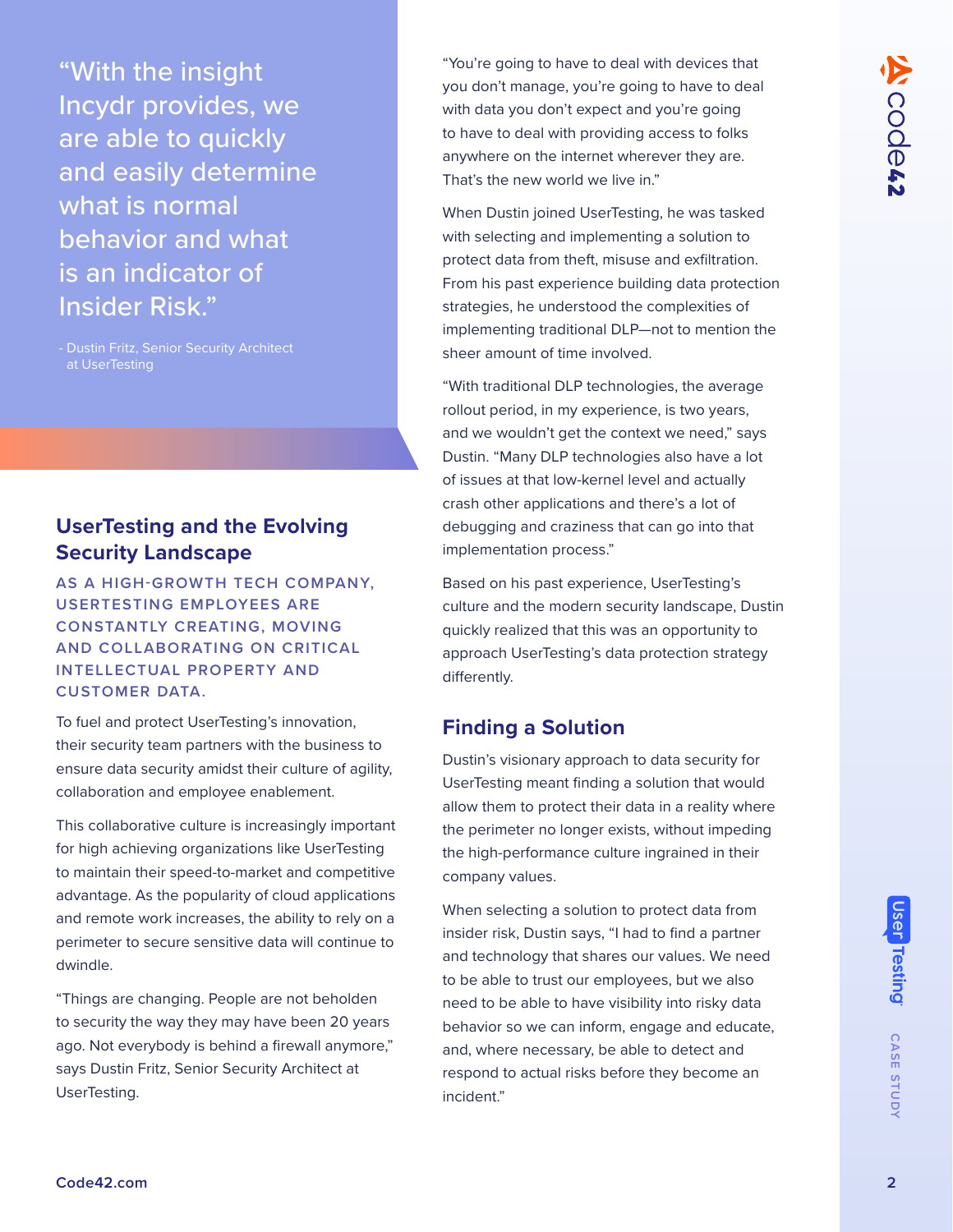This criteria led Dustin to Code42 Incydr™. "The big differentiator with Incydr is that it doesn't block—it actually has nothing to do with blocking. It has to do with gaining insight into risky behavior and using that information to inform and educate users or address that risk before it turns into a data breach," says Dustin.

"Other vendors in the space might have a mode of operation that doesn't block, but they only focus on specific types of data. What I'm more interested in is the underlying behavior. First, I want to understand the characteristics of data movement and then I can determine what the data is and how sensitive it might be," Dustin explains. "I've used other technology and there is no technology like Code42 that I've experienced."

| <b>UserTesting</b><br><b>Values</b> | <b>Insider Threat</b><br><b>Strategy</b>                                                                                        |
|-------------------------------------|---------------------------------------------------------------------------------------------------------------------------------|
| <b>GET BETTER</b>                   | Embrace change<br>and learn new data<br>protection methods<br>that can keep the<br>business thriving while<br>keeping data safe |
| <b>DRIVE RESULTS</b>                | Provide<br>transformational<br>benefits through data<br>loss prevention to<br>secure data without<br>slowing down<br>innovation |
| <b>CUSTOMERS FIRST</b>              | Protect customer and<br><b>UserTesting data while</b><br>enabling productivity<br>and collaboration                             |
| <b>BE KIND</b>                      | Assume positive<br>intent and help others<br>to avoid high-risk<br>behavior                                                     |
| <b>KEEP IT SIMPLE</b>               | Make it so fast<br>and easy to protect<br>customers and<br>UserTesting data, that<br>everyone does it all<br>the time           |

## **UserTesting + Code42**

The first step in UserTesting's data protection strategy was to deploy Code42 Incydr on all endpoints. "We rolled out Incydr in two months. I don't know anybody who's able to do that with a company of 500 people. Even if we had more employees, it probably still would have been two months because time was spent on education, communication and impact on the business processes, rather than deployment complexity. That was a huge win for me and for UserTesting because we found something that was quick to implement and a good fit for the way we work."

After a seamless implementation, UserTesting's security team could clearly see data movement across the organization, making it simple to assess their data risk. Dustin explains, "for me, it's about actionable intelligence. Looking at the risk exposure dashboard every day is helpful to get a sense of our baseline. With the insight Incydr provides, we are able to quickly and easily determine what is normal behavior and what is an indicator of insider risk."

In situations where insider risk is more likely, such as cases involving departing employees or employees with access to high-value data, Dustin and his team can quickly investigate the details of potential risk factors using Incydr's Risk Detection Lenses. "The lenses have a higher level of granularity because they have predefined alerts when you use the Departing Employee Lens or High Risk Lens. That gives us that extra level of context to assure that we're taking a proactive step in monitoring for high-risk data movements during critical points of the onboarding and offboarding process."

# **The Benefits**

The insights that Dustin gains from Incydr help him to provide actionable details to internal partners including IT, engineering, legal, and HR. Together they can determine and take the rightsized response to each incident based on the full picture of data movement—whether malicious or unintentional.